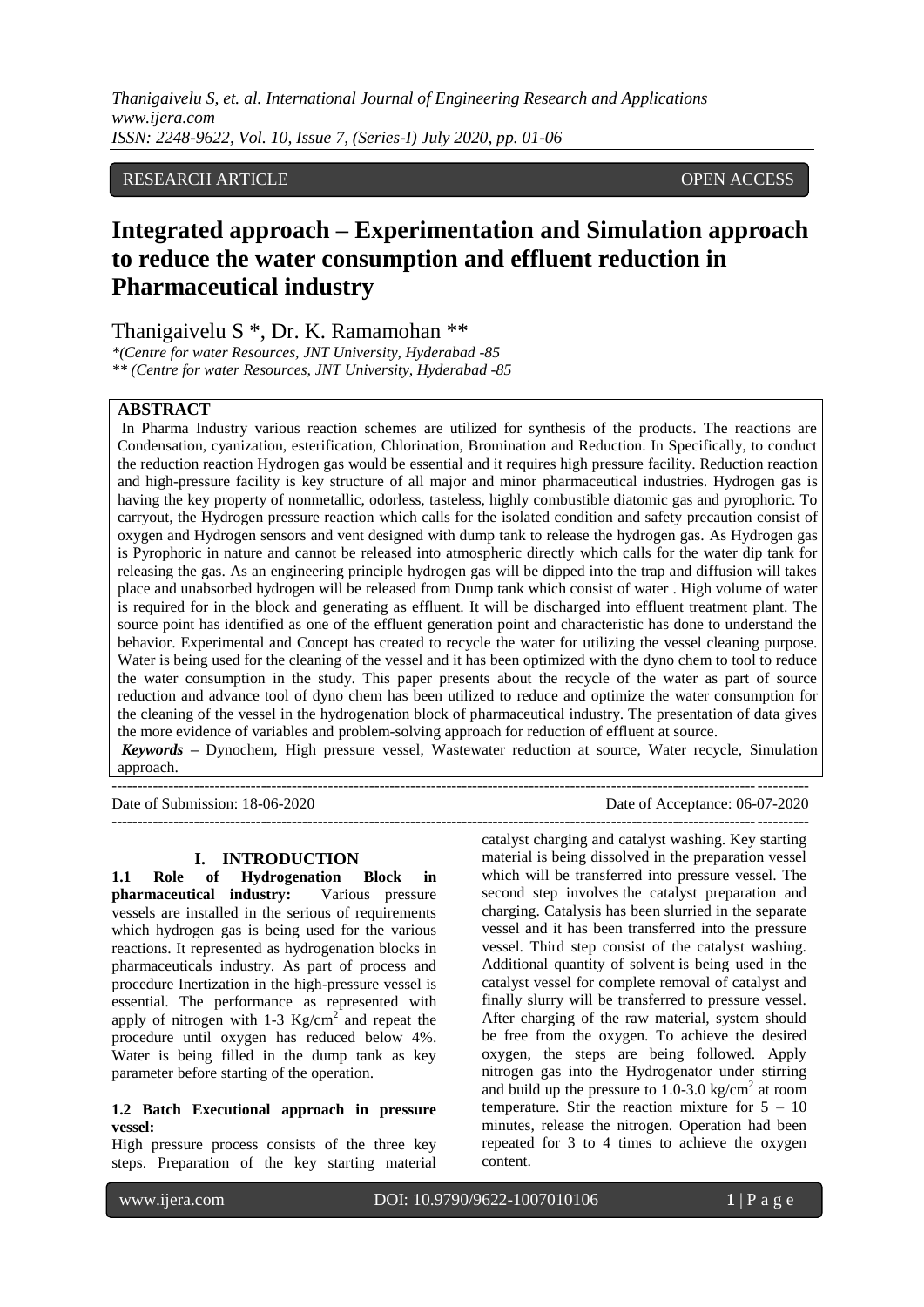Oxygen content has been verified by monitoring system. Slowly apply hydrogen gas from hydrogen cylinder into the hydrogenator under stirring and build up the pressure to 2.0-3.0  $\text{kg/cm}^2$  and purge the hydrogen at  $3.0-5.0$  kg/cm<sup>2</sup> at desired temperature. Sample has been tested to check the key starting material content. After achieving the desired content of the key starting material, release the hydrogen gas into water seal trap and de-gas the reaction with Nitrogen gas for three times with 1-3  $\text{Kg/cm}^2$  pressure each time. Reaction mixture filtered through pressure nutch filter.



**Fig. 1 Typical hydrogenation reactor set-up.**

# **1.3 Point sources identification of effluent in high pressure block.**

Hydrogenation procedure was executed as per the described summary in the above. It is being carried out in the high-pressure vessel. After completion of reaction, reaction mass will be filtered in the filtration setup for further processing. Water trap is the part of the high-pressure vessel. As part of the procedure, wastewater will be generated as effluent which will go for the effluent treatment plant.

The subsequent operation in the pressure vessel associated with cleaning for the entire system. The first step involves charging of the process solvent and rinse the system, which will be uploaded. The second step consist of charging of Methanol and water (1: 1 ratio) will be refluxed and after cooling the same will be unloaded. The third step will be charging of Methanol and rinse the system which will be unloaded. All the refereed cleaning procedure will be releasing the hazard waste and spent solvent.

### **1.4 Short summary of Dynochem:**

Dynochem is simulation software which support for the process scale up and process design. This Paper presents to apply the new thought process for optimizing the water quantity by using the simulation tool of dyno chem.

### **1.5 Problem description:**

High pressure vessel segment or block is required for all major pharmaceutical industry. It requires high amount of water for releasing the hydrogen gas through the trap and water to be replaced by batch to batch. The water generated as effluent which will be treated in the effluent treatment plant. Water is being used for the cleaning of the high-pressure vessel which will be released as spent solvent and mixer of water and solvent. It creates the environmental issues [1] and treatment is required to convert into pure solvent. More complicated solvent mixer will be sent for the incineration.



**Fig. 2 Effluent generation high pressure vessel zone.**

# **II. MATERIAL AND METHODS**

**2.1 Methods:** The optimization of effluent and water reduction study were worked out with dynochem simulation software and creating experimental evidence for the treating the effluent

## **2.2 Material used: -**

Wastewater from hydrogenation block, pH meter, TDS testing equipment, Micro filter and carbon.

## **2.3 Process and procedure for water recycle**

Pharmaceutical batch process consist of the various reactions were carried out in the reactor with the pressure range of atmospheric. High pressure reactions were carried out in the pressure vessel due to compatibility nature and standard practices of industrial norms. Batch hydrogenation reactions were being carried out in the pressure vessel. The nature of the first effluent was being generated from the vent trap which connected with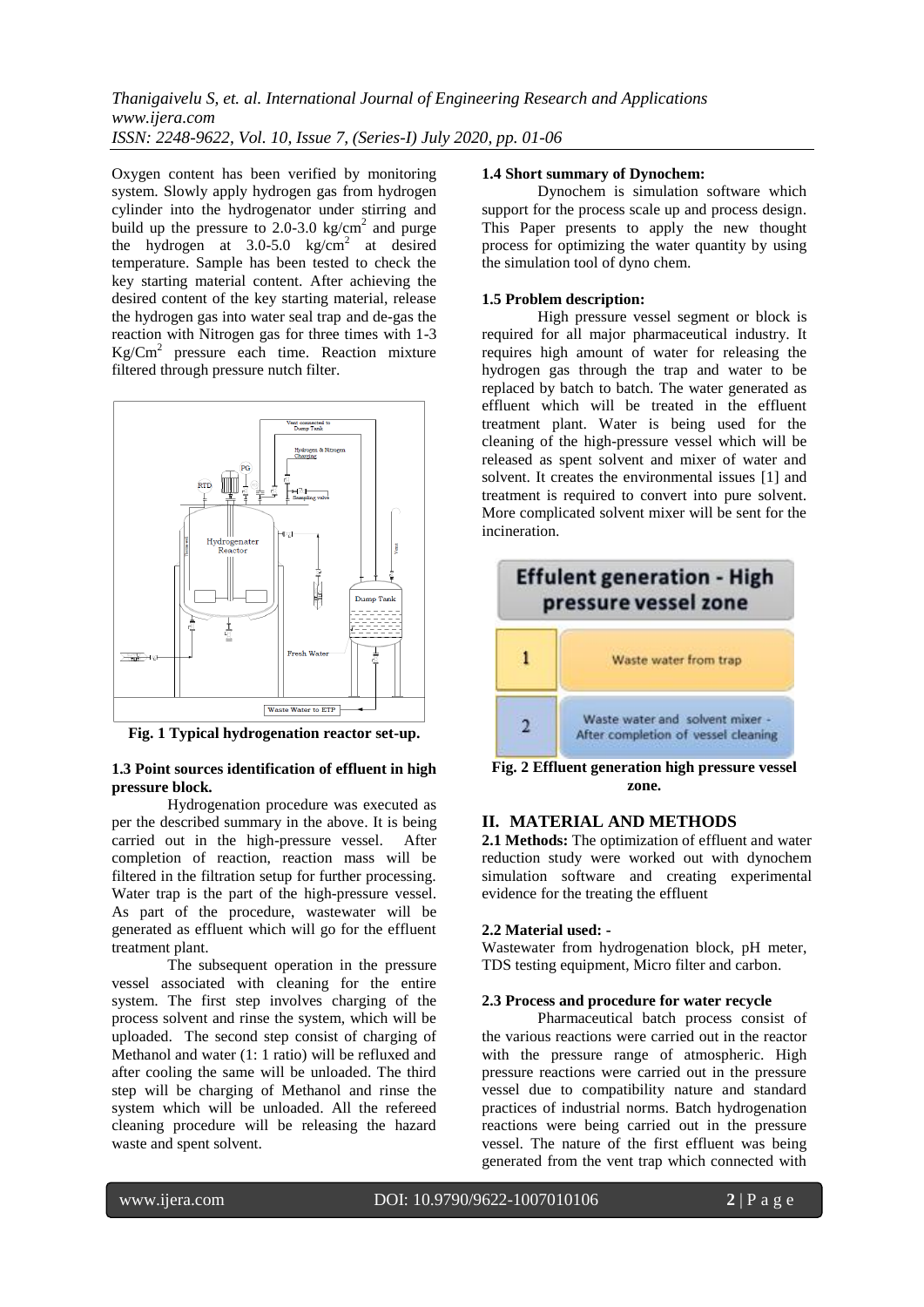trap vessel. For Each batch, water needs to be replaced as fresh water and effluent was a part of generation. It would be treated in the effluent treatment plant [2]-[3]. The second part of effluent has been generated form the cleaning of the highpressure vessel. It should be mandatory as part of the good manufacturing practices and quality standards of the products. The approach of cleaning calls for flushing of vessels with the process solvent and rinsed with water to remove primary residual content in the reactor. After primary rinsing of the reactor, mixer of water and methanol (1:1) blended and heated to remove undissolved solutes. The refluxed solvent mixture was sent to effluent treatment plant for furthered proceeding or selling of the solvent. Cleaning of the high-pressure vessel which generates the mixer of water and solvent effluent.

The two main sources of effluent generation from hydrogenation as described in below Fig .3



Category-I: Wastewater

Category-II: Water and methanol solvent

# **Fig.3 Effluent generation from hydrogenation block.**

# **2.4 Wastewater characteristic:**

Wastewater was being characterized as part of the work and results are tabulated. Characterization of the waste would the primary work for the creating the treatment methodology.

| <b>Waste Water characteristic</b> |                             |                                  |                         |  |  |
|-----------------------------------|-----------------------------|----------------------------------|-------------------------|--|--|
| Quality of                        | Value and source            |                                  |                         |  |  |
| Water                             | 1                           | 2                                | 3                       |  |  |
| pН                                | 5.8                         | 5.2                              | 5.4                     |  |  |
| Conductivity:<br>$(\mu S/cm)$     | 0.1                         | 0.08                             | 0.05                    |  |  |
| TDS (ppm)                         | 520                         | 564                              | 590                     |  |  |
| COD                               | 150                         | 100                              | 80                      |  |  |
| Color of waste                    | yellow                      | Slight<br>yellow                 | No color                |  |  |
| Particle                          | Observe<br>d no<br>particle | Observ<br>ed fine<br><b>rust</b> | Observed<br>no particle |  |  |

**Table 1. Wastewater characteristics**

#### **2.5 Experimental procedure to recover water:**

Wastewater was collected form the hydrogenation block. As per the characteristic, it consists of the slight color and particles. Effluent treatment has designed adequate sequence of steps [4] with the concept of primary filtration and secondary treatment with carbon which helps to remove the colour. To develop the concept and optimization, various micron filters was used to filer to remove the particles and ratified with the 0.45 filter paper. The second key issue observation would be slight color in one of the samples during characteristic. To remove the color, treatment technology has developed with the activated carbon treatment process [3]. Effluent was treated with the carbon and color was removed with the different experiments. Both optimizations of carbon and filtration process had clubbed and defined the structure of process. Based on the combination of the process, all particles and color were removed. The treatment process had been classified with primary and secondary which helps to get the pure quality of water and it can be recycled for cleaning of the vessel.

Lab experiment had made to define the process and configuration had been mapped.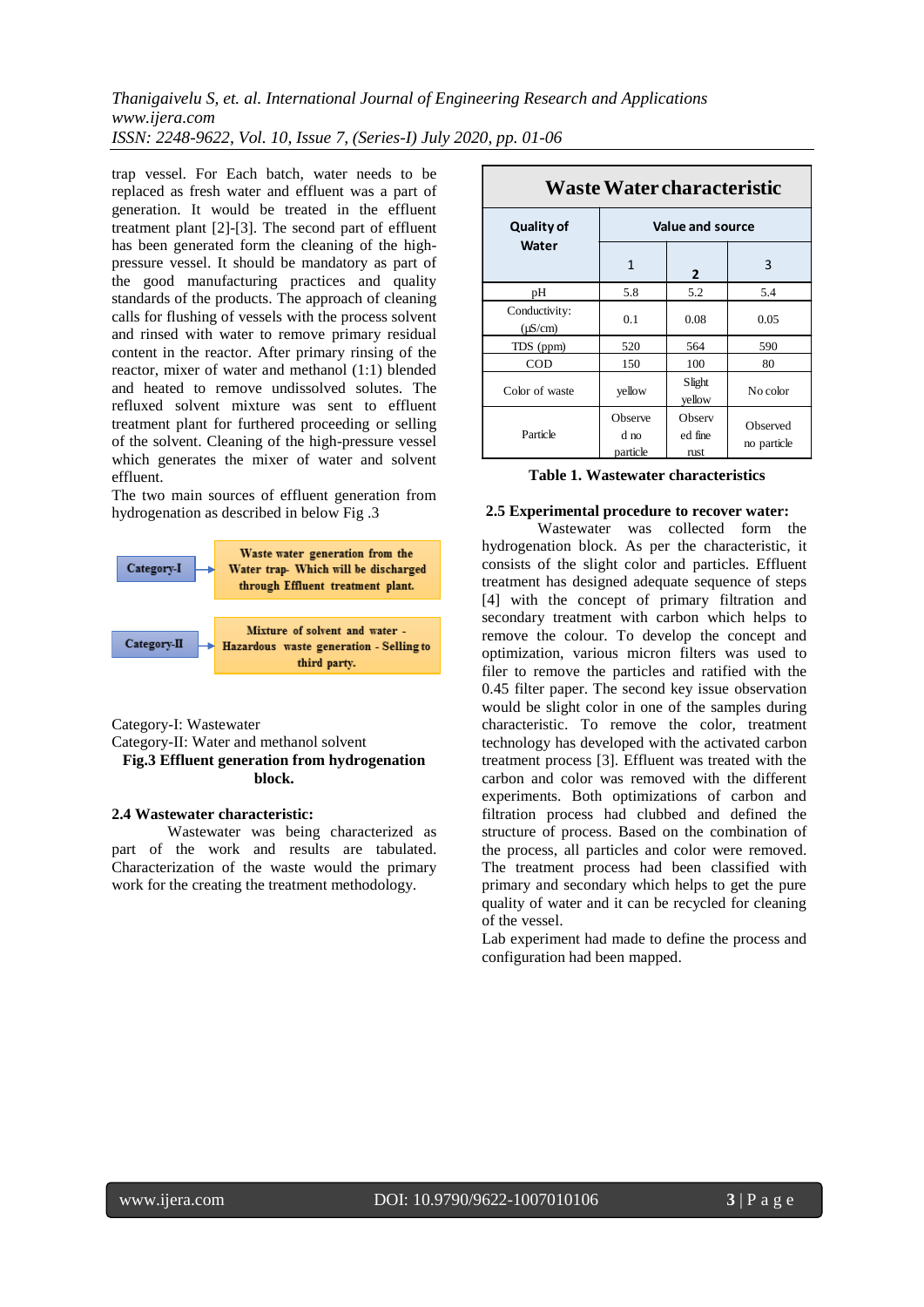



# **III. EFFULENT OPTIMIZATION BY USING DYNOCHEM SIMULATION TOOL.**

Pharmaceutical industries were majorly driven by various systems. In pharma, process were classified in to two steps. One is intermediate and second is<br>API (Active pharmaceutical ingredient). (Active pharmaceutical ingredient). Intermediate steps were being manufactured in nonclean room and final products were in clean room. Both steps calls for cleaning of the equipment as essential part of the practices. Batch process have been designed with the multipurpose products. Due to the product mix, cleaning was essential for the process industry. Based on the cleaning matrix, effluent will be generating as part of the process.

# **3.1 Hazardous waste generation from pressure vessel section -During cleaning process**

Cleaning process involves the preparation of the solvent mixer with water. Mixture of solvent (50% of water and 50% of Methanol) being used in the process. Methanol was being prepared with synthetically. It helps to dissolving the product and water being used to increase the volume for distillation purpose. Some of the product case specific, water was used for dissolving of the product. To optimize the methanol water effluent quantity simulation tool was applied to understand the behavior.

High pressure vessel cleaning was another critical operation due to possible presence of the catalyst. To execute the cleaning operation, inertization was being performed with vacuum nitrogen cycles. Charge Primary Solvent of methanol into High pressure vessel from day tank. Close the Highpressure vessel vent valve. Start the stirrer and raise the temperature up to boiling point. Maintain the

High-pressure vessel at same temperature for 2 hours (Note: Vapor pressure inside the Highpressure vessel should not exceed 1.0  $\text{Kg/cm}^2$ . Cool the High-pressure vessel temperature to below 35˚C. Unload solvent into spent container and send to spent collection tank. Unload the waste solvent into clean SS container and sample had checked for the specific product content of 10 PPM by using ultraviolet ration method limit of 10 PPM. Equipment was being dried with nitrogen and suitability check for the vessel usage for next product.

Sample was collected after cleaning of the equipment and it was tested with the gas chromatography method. The results were reported and tabulated. Moisture content was varying due to consumption of the water and solvent ratio.

| Effluent characteristic- Vessel cleaning |           |           |           |  |  |
|------------------------------------------|-----------|-----------|-----------|--|--|
|                                          | Sample-1  | Sample-2  | Sample-3  |  |  |
|                                          | Methanol: | Methanol: | Methanol: |  |  |
| Stream-                                  | 50%       | 49%       | 53 %      |  |  |
|                                          | Water:    | Water:    | Water:    |  |  |
|                                          | 50%       | 51%       | 47%       |  |  |
|                                          | Methanol: | Methanol: |           |  |  |
| Stream-                                  | 99%       | 97%       |           |  |  |
| 2                                        | Water: 1% | Water: 3% |           |  |  |





**Fig:5 Flow diagram of water consumption and flow pattern**

# **IV. APPLICATION OF DYNOCHEM SIMULATION TOOL TO OPTIMIZE WATER**

# **4.1 Input to the simulation system:**

Distillation was one the most commonly used method for liquid waste treatment technologies [5]. For this paper solvent switch for two miscible batch distillation model is used. As part of process and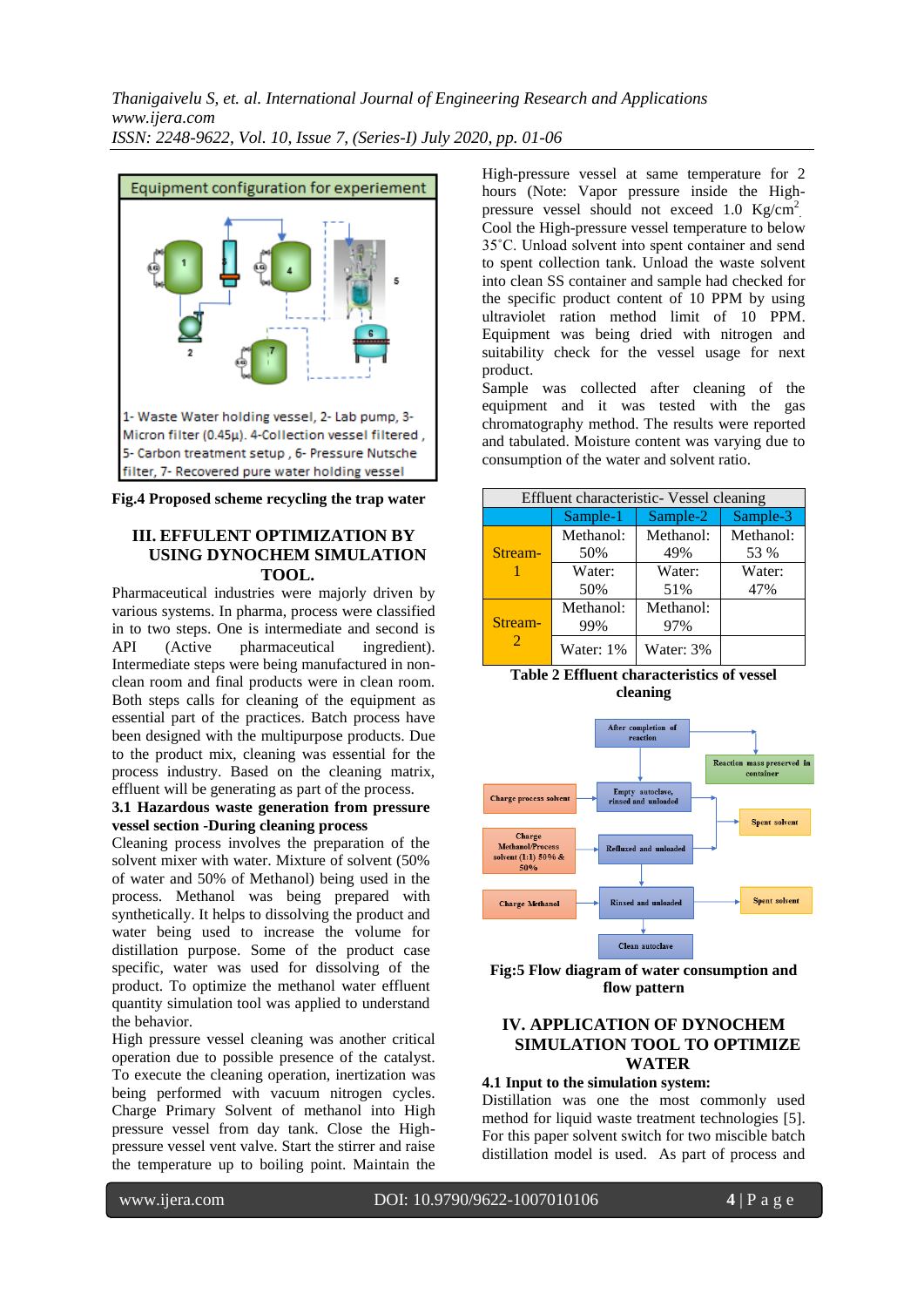procedure the initial conditions of reaction mass to be defined. The process parameters of water quantity, solvent qty (methanol) and Temperature of the system, Absolute pressure, Non-volatile solutes Quantity, and its molecular weight, density, heat capacity of the solute to be defined. To get defined output from system or end point, the system to be defined as part of procedure. Based on the process requirement distillation end volumes 8lts and distillation time to be obtained. (Attached snap short of dyno chem input model).



 **Fig.6 Dynochem input template.**

The simulation output was optimized to minimize the energy consumption by distillation as well as water reduction. The test conditions were tested at different Composition of Methanol and water. 40lts of methanol and water mixture is assumed effluent generation from hydrogenation cleaning. And tested at different compositions to minimize the distillation and heating times and water consumption.

Initial simulation was conducted for

(methanol/water 20/80 (%v/v)). Variable parameters were predicted as shown in the table 3.

| Variable identification by Dyno chem- Simulation tool |                    |                     |                 |           |                  |          |
|-------------------------------------------------------|--------------------|---------------------|-----------------|-----------|------------------|----------|
|                                                       | Variables          | Variables           | Variables       | Variables | Variables        | vapour   |
| <b>Time</b>                                           | Target<br>Methanol | Current<br>Methanol | Boil up<br>rate | Vmin      | Volume<br>at 20C | Pressure |
| h                                                     | wt%                | wt%                 | L/min           | L         | L                | atm.     |
| ō                                                     | 1                  | 16.514              | 6E-16           | R         | 40.044           | 1        |
| 0.051                                                 | ı                  | 16.514              | 4.787E-08       | R         | 40.044           | ı        |
| 0.5                                                   | 1                  | 16.514              | 1.666E-07       | g         | 40.044           | ı        |
| ı                                                     | ı                  | 16.514              | 5.166E-07       | R         | 40.044           | ı        |
| $\overline{2}$                                        | ı                  | 11.003              | 0.0881          | R         | 34.259           | ı        |
| 3.02                                                  | ı                  | 6.087               | 0.0777          | g         | 29.003           | 1        |
| 4                                                     | ı                  | 2.795               | 0.0699          | R         | 24.633           | ı        |
| 5.061                                                 | 1                  | 0.9253              | 0.0648          | g         | 20.432           | ı        |

# **Table. 3 Variable identification by dynochem simulation tool.**

Batch distillation time for methanol/water 20/80  $(\%v/v)$  was predicted and inscribed in table. 4.

| <b>Batch Distillation (time)- Prediction by Dyno Chem</b> |          |          |             |          |          |              |
|-----------------------------------------------------------|----------|----------|-------------|----------|----------|--------------|
|                                                           | Solution | Solution | Jacket      | Solution | Solution | vapour       |
| time                                                      | Water    | Methanol | Temperature |          | Volume   | Pressure     |
| h                                                         | Kg       | kg       | c           | c        | L        | atm          |
| $\bf{o}$                                                  | 32       | 6.33     | 40          | 25       | 40.129   | 1            |
| 0.051                                                     | 32       | 6.33     | 43.116      | 28.116   | 40.186   | $\mathbf{1}$ |
| 0.5                                                       | 32       | 6.33     | 70.517      | 55.517   | 40.803   | $\mathbf{1}$ |
| 1                                                         | 32       | 6.33     | 100.901     | 85.901   | 41.483   | 1            |
| $\overline{2}$                                            | 29.585   | 3.658    | 105.576     | 90.576   | 35.534   | $\mathbf{1}$ |
| 3.02                                                      | 26.758   | 1.734    | 109.159     | 94.159   | 30.118   | 1            |
| 4                                                         | 23.72    | 0.682    | 112.086     | 97.086   | 25.616   | $\mathbf{1}$ |
| 5.061                                                     | 20.149   | 0.1882   | 113.983     | 98.983   | 21.271   | 1            |

# **Table. 4 Batch distillation predicted by dynochem for (methanol/water 20/80 (%v/v)).**

Variable parameters are monitored along with distillation time. It was observed that initial boil up rate is high as compared to end point.

| <b>Scena</b><br>rio | Methano<br>$1 (Vol\%)$ | Water<br>$(Vol\%)$ | <b>Distillation</b><br>time (Hrs) | <b>Heating</b><br>time<br>(Hrs) |
|---------------------|------------------------|--------------------|-----------------------------------|---------------------------------|
|                     | 20                     | 80                 | 5.06                              | 1.4                             |
| 2                   | 40                     | 60                 | 5.71                              | 0.83                            |
| 3                   | 50                     | 50                 | 6.04                              | 1.0                             |
| 4                   | 80                     | 20                 | 4.57                              | 0.6                             |
| 5                   | 60                     | 40                 | 5.71                              | 0.83                            |

## **Table. 5 Testing the simulation output at different methanol/water composition.**

Batch distillation time for (Methanol/water 80/20(%v/v)) identified as optimized time for